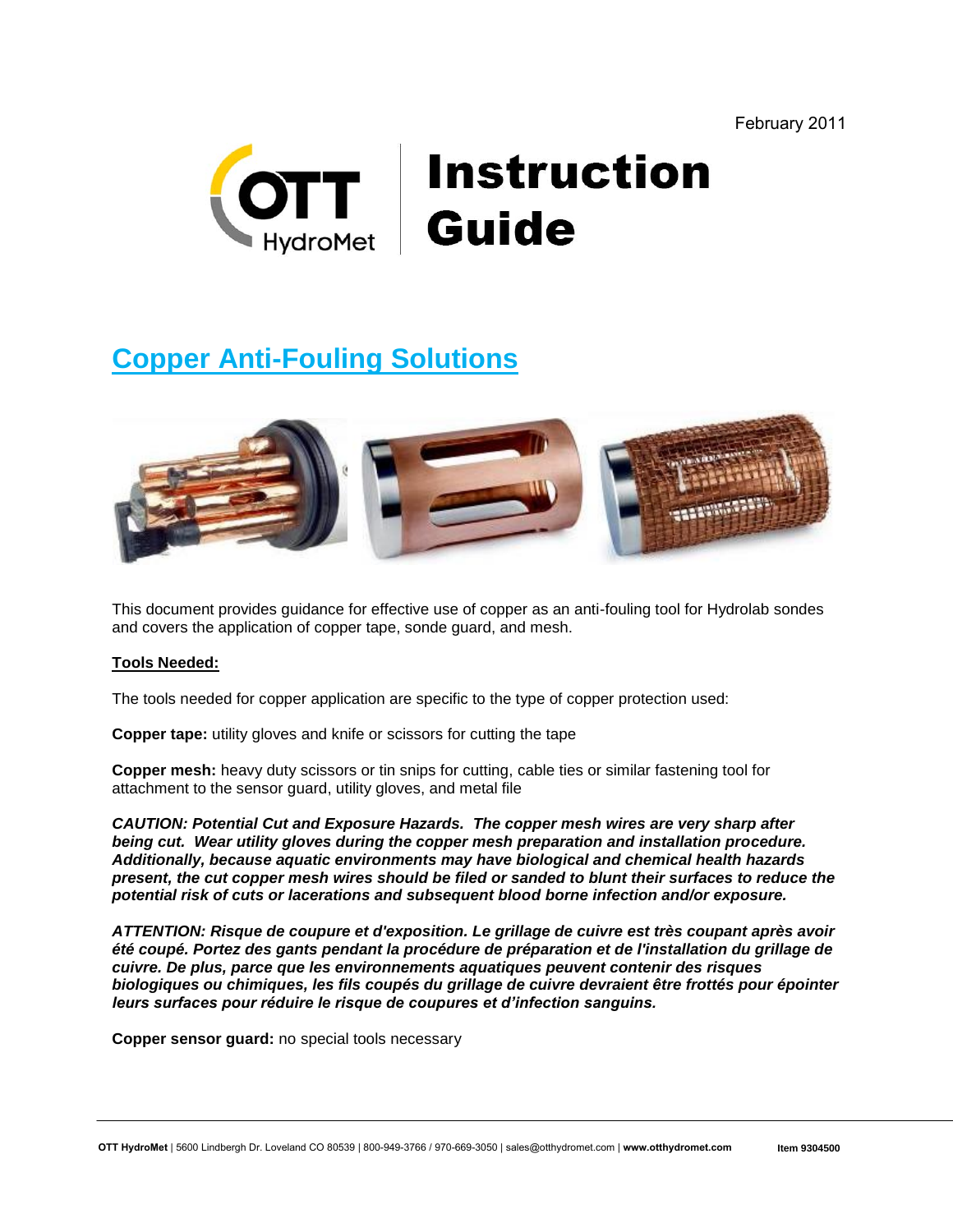#### **General Tape Application Instructions:**

#### *CAUTION: Potential Cut Hazard. Copper tape edges are very sharp. Wear utility gloves during the copper tape preparation and installation procedure.*

#### *ATTENTION : Risque de coupure. Les bords du ruban de cuivre sont très coupants. Portez des gants pendant la procédure de préparation et de l'installation du ruban de cuivre.*

- Do not cover active sensor surfaces with tape for example DO membranes, pH bulbs, optical windows, etc.
- Clean and dry surfaces before applying tape for best adhesion results
- Tape and sensor surfaces should be near room temperature for best adhesion results
- New copper is reflective and can contribute to measurement error with optical sensors. As copper is exposed to the environment its reflection will dull, reducing the chance of measurement error.
- Do not store a copper-covered sensor in pH buffer. This will increase the rate that the copper dissolves and create a byproduct that my stick to sensor surfaces

# **Taping Guidelines by Sensor**

#### **Temperature**

Do not apply copper tape to the Hydrolab temperature sensor. Data from field deployments in biologically active environments have shown no noticeable effects of biofouling on the temperature sensor and temperature measurements.

#### **Conductivity**

Apply tape to the body of the sensor. Do not apply tape to the top and inside the oval shaped window of the sensor.



# **Li-Cor Ambient Light**

Do not use copper tape on this sensor. Beware of the reflective nature of copper and its potential effects on ambient light. It may be best to avoid using copper on sondes with a Li-Cor Ambient Light sensor.

#### **pH Sensor**

Apply tape to the plastic on the body of the sensor only. Do not cover the glass portion with any tape

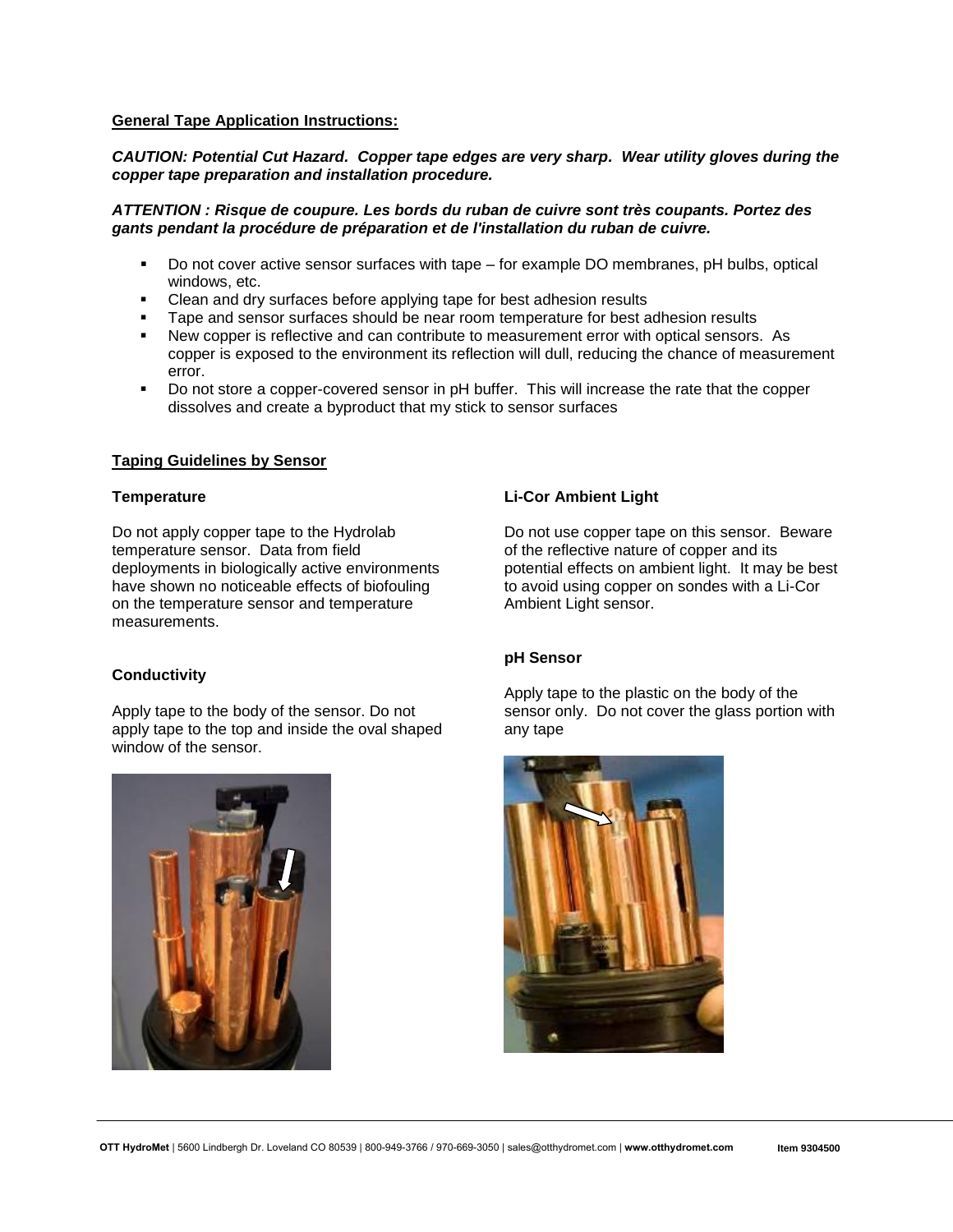# **pH Reference Sensor**

Remove the reference junction prior to installation of tape. Apply tape to the plastic body of the sensor only.



#### **Integrated pH Sensor**

Apply tape to the plastic body of the sensor only. Do not apply tape to the glass bulb, nor the reference junction. Application of tape is easier when the reference junction sleeve is removed.



# **Depth**

The depth sensor does not require any copper tape.

# **LDO**

Remove the LDO cap prior to tape application. Only apply tape to the body of the sensor. Do not allow tape to contact the optical lens of the LDO cap.



# **Clark DO**

Apply tape to the body of the sensor. Do not allow tape to contact the membrane and sensor end.

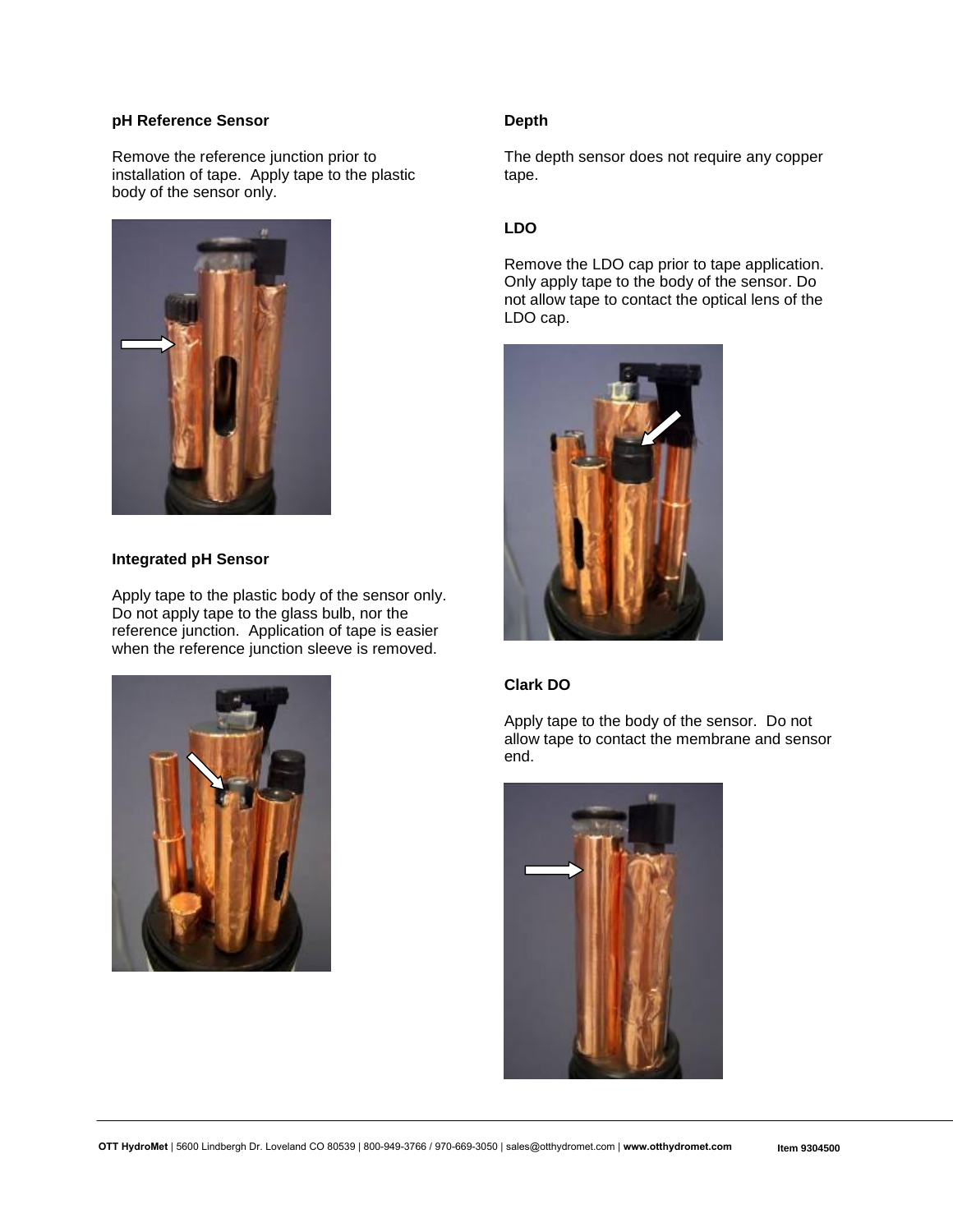# **Combination Clark DO and Conductivity**

Apply tape to the sensor body. Do not allow tape to contact the membrane, sensor end, or inside the oval-shaped window of the sensor.



#### **Self-Cleaning Turbidity Sensor**

Remove the extended wiper, if applicable, prior to tape installation. Apply tape to the body of the sensor. Do not allow tape to contact the sensor end – especially the optical window – and places where the tape could interfere with the wiper and/or brush. Do not turn the wiper because this will damage the sensor.



#### **Chlorophyll a, Blue-Green Algae, and Rhodamine WT Sensors**

Apply tape to the body of the sensor only. Do not place tape on the sensor end, especially the optical window.



# **ISE (nitrate, ammonium, chloride)**

Apply tape to the body of the sensor. Tape can also be applied to the body of the consumable tip. Do not apply tape to the sensing end of the tip.

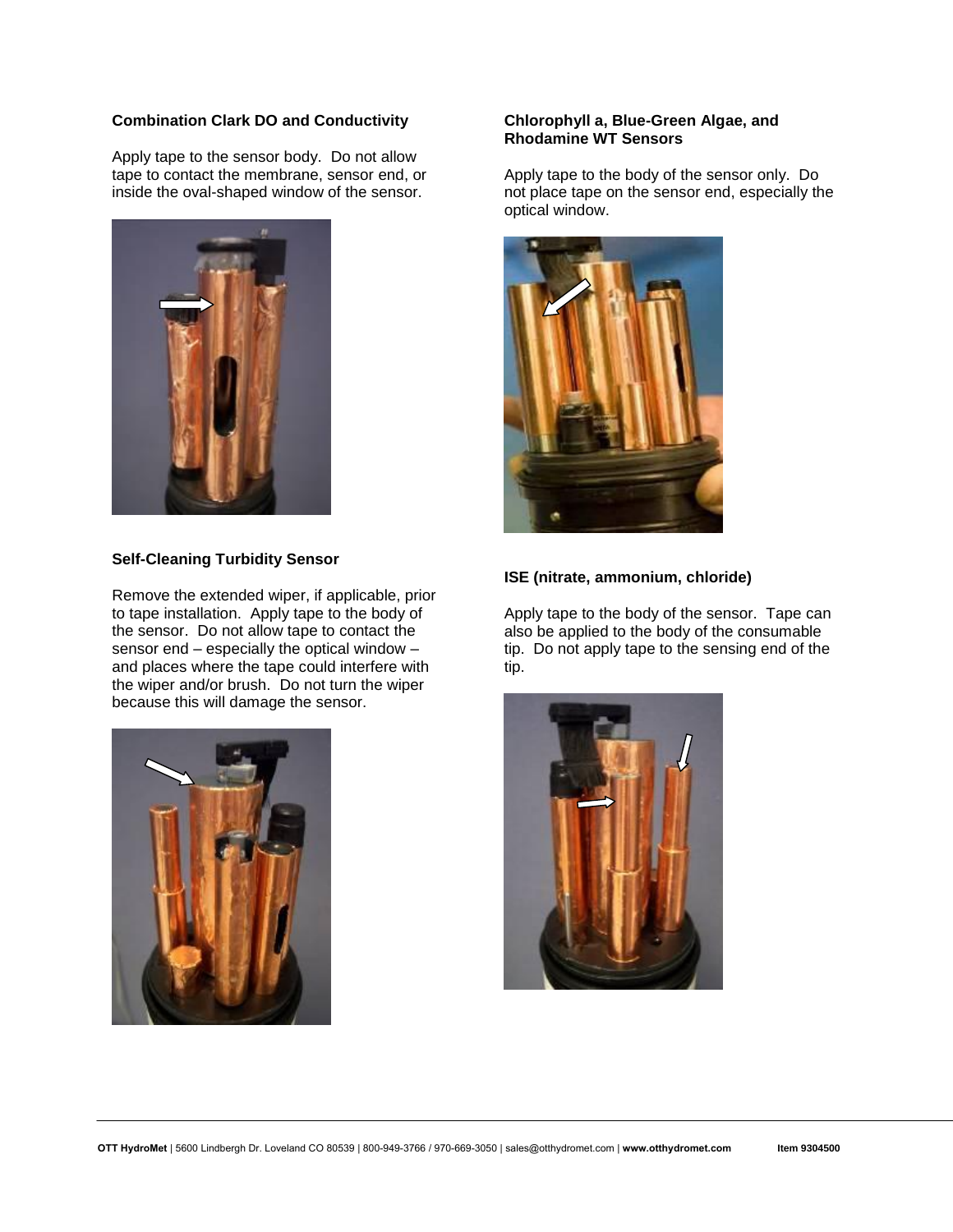# **Total Dissolved Gas (TDG)**

Apply tape to the body of the sensor. Do not apply tape to the TDG membrane.



# **Sensor Dimensions**

Cutting out the correctly-sized piece of copper tape before application is recommended. Listed below are the dimensions of the sensors used on Series 5 sondes. Users may wish to cut tape slightly larger than the circumference of the sensor to allow for overlap.

| <b>Sensor</b>                   | <b>Part number</b><br>(Hach Hydromet) | <b>Circumference (in.)</b> | Height (in.)   |
|---------------------------------|---------------------------------------|----------------------------|----------------|
| <b>LDO</b>                      | 9152000                               | 1.98                       | 2.625          |
| Conductivity                    | 004468                                | 1.88                       | 2.8125         |
| Standard pH - lower             | 007264                                | 1.57                       | 1.3125         |
| Standard pH - upper             | 007264                                | 1.01                       | 1.9375         |
| Standard pH/ORP                 | 007235                                | 1.57                       | 1.25           |
| Integrated<br>pH/Reference      | 007234                                | 1.88                       | 3.125          |
| <b>Standard Reference</b>       | 004463                                | 1.88                       | $\overline{2}$ |
| Integrated<br>pH/ORP/Reference  | 007233                                | 1.88                       | 3.125          |
| Self Cleaning Turbidity<br>DS5X | 007453                                | 3.77                       | 3.6875         |
| Chlorophyll a                   | 007202                                | 2.76                       | 3.375          |
| <b>Blue-Green Algae</b>         | 007291                                | 2.76                       | 3.375          |
| Rhodamine WT                    | 007204                                | 2.76                       | 3.375          |
| <b>TDG</b>                      | 007700                                | 1.88                       | 1.125          |
| <b>ISE</b>                      | 007257, 007259,<br>007261             | 1.89                       | 1.6875         |
| <b>ISE Tip</b>                  | 003522, 003948,<br>003951             | 1.57                       | 1.5            |
| Clark Cell DO                   | 004470                                | 1.88                       | 2.875          |
| Clark Cell<br>DO/Conductivity   | 004467                                | 1.88                       | 2.875          |
| Self cleaning motor only        | 007211                                | 3.71                       | 3.625          |
| SC Turb for DS5                 | 007140                                | 3.71                       | 3.625          |
| Circulator                      | 007245                                | 1.95                       | 2.875          |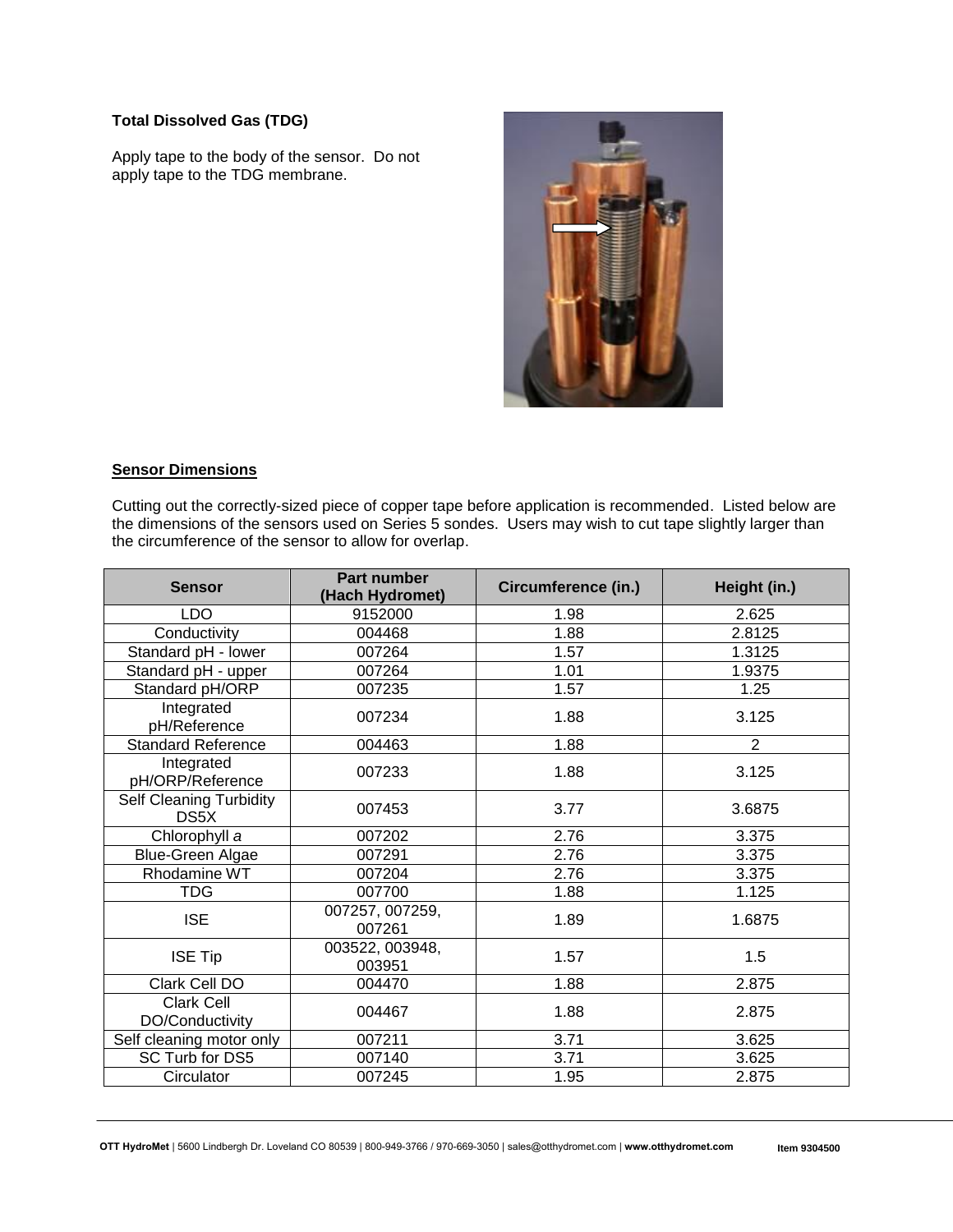# **Copper Tape Removal and Replacement**

Copper tape naturally dissolves in water over time; the rate at which it dissolves depends on the aggressiveness of the water conditions where it is deployed. Typically, warmer environments with higher salinity will cause copper to dissolve quicker than other environments.

To maintain maximum protective effectiveness, copper tape should periodically be removed and replaced.

### **Copper Mesh**

Copper mesh can be fastened to the outside of the sensor guard (copper or plastic versions) to prevent matter from entering the area inside the sensor guard and building up near sensors. Copper mesh is more effective at preventing accumulation than other protective materials because copper limits biological growth that would attach to other protective materials and restrict flow of water into the space inside the sensor guard. While effective, it will still be possible for small particles to penetrate the mesh, including small organisms that can grow to be much larger.

#### **Application instructions:**

*CAUTION: Potential Cut and Exposure Hazards. The copper mesh wires are very sharp after being cut. Wear utility gloves during the copper mesh preparation and installation procedure. Additionally, because aquatic environments may have biological and chemical health hazards present, the cut copper mesh wires should be filed or sanded to blunt their surfaces to reduce the potential risk of cuts or lacerations and subsequent blood borne infection and/or exposure.*

*ATTENTION: Risque de coupure et d'exposition. Le grillage de cuivre est très coupant après avoir été coupé. Portez des gants pendant la procédure de préparation et de l'installation du grillage de cuivre. De plus, parce que les environnements aquatiques peuvent contenir des risques biologiques ou chimiques, les fils coupés du grillage de cuivre devraient être frottés pour épointer leurs surfaces pour réduire le risque de coupures et d'infection sanguins.*

Carefully cut a sheet of copper mesh to fit the outside of a sensor guard. One 12 x 12 inch piece of copper mesh is enough material to make two individual wraps of a DS5 or DS5X sensor guard. Fasten the mesh to the outside of the sensor guard using small cable ties (sometimes called zip ties) or some other fastener. Be sure the fasteners do not interfere with any of the sensors installed on the sonde. It is best to fasten the copper mesh to the outside of the sensor guard to prevent mechanical interference with any of the sensors installed on the sonde.

Hach Hydromet offers 4x4 copper mesh (item 930xxx) that is 12 inches by 12 inches in dimension and can be wrapped around the outside of a DS5/DS5X sensor guard with cable ties that are included with the item. The 4x4 mesh size minimizes the impact on sample flow to and around the sensors on the sonde. Smaller mesh sizes can be used to filter out smaller particles that may foul sensors. Care needs to be taken so that the copper mesh does not prevent representative water samples from reaching the sensors.

#### **Sensor Guard**

The copper sensor guard (item 9304200) is designed for use on Hydrolab DS5 and DS5X sondes. It is used the same as the standard sensor guard. Use the threads to screw the guard onto and off the sonde.